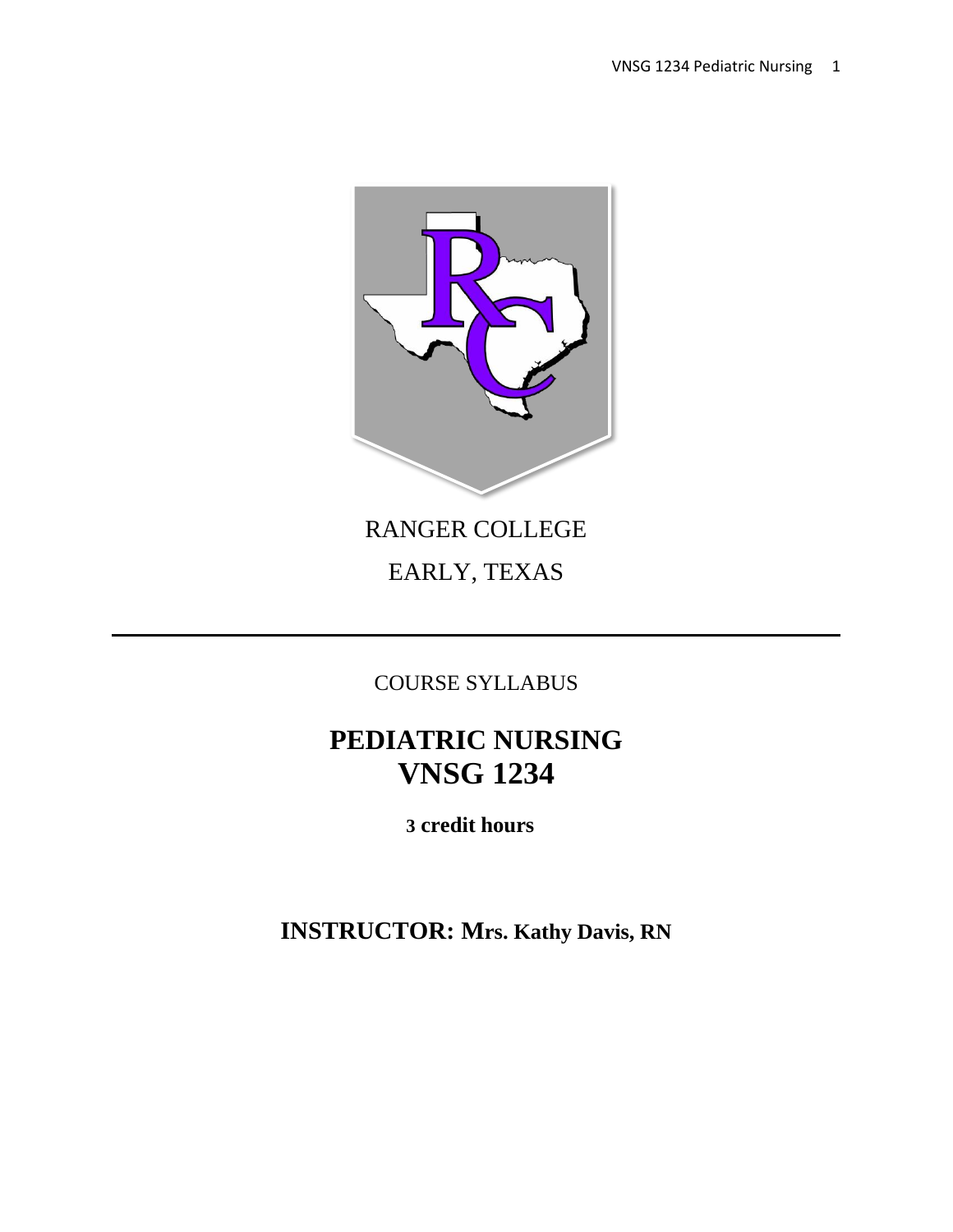# **INSTRUCTOR: Kathy Davis, RN**

| EMAIL:         | kdavis@rangercollege.edu                           |
|----------------|----------------------------------------------------|
| <b>OFFICE:</b> | Early/Brown County                                 |
| PHONE:         | 325-203-5006                                       |
| HOURS:         | Monday – Thursday: 0800 -1700; Friday: 0800 - 1200 |

### **I. Texas Core Curriculum Statement of Purpose**

Through the Texas Core Curriculum, students will gain a foundation of knowledge of human cultures and the physical and natural world, develop principles of personal and social responsibility for living in a diverse world, and advance intellectual and practical skills that are essential for all learning.

#### **II. Course Description**

This course is the study of the care of the pediatric patient and family during health and disease. Emphasis is on the growth and developmental needs utilizing the nursing process.

### **III. Required Background or Prerequisite**

VNSG 1320 Anatomy & Physiology of the Allied Health.

### **IV. Required Textbook and Course Materials**

Linnard-Palmer, L., & Coats, G.H. (2017). *Safe Maternity & Pediatric Nursing Care*. Philadelphia, PA: F. A. Davis Company. ISBN: 978-0-8036-2494-8.

Venes, D. (2017) *Tabers Cyclopedic Medical Dictionary*. Philadelphia: F.A. Davis Company. ISBN: 978-0-8036-5-9404-9.

Vallerand, A. H., Sanoski, C. A., & Quiring, C. (2019). *Davis Drug Guide for Nurses*. Philadelphia, PA: F.A. Davis Company.

Required Materials:

Black pens

Highlighters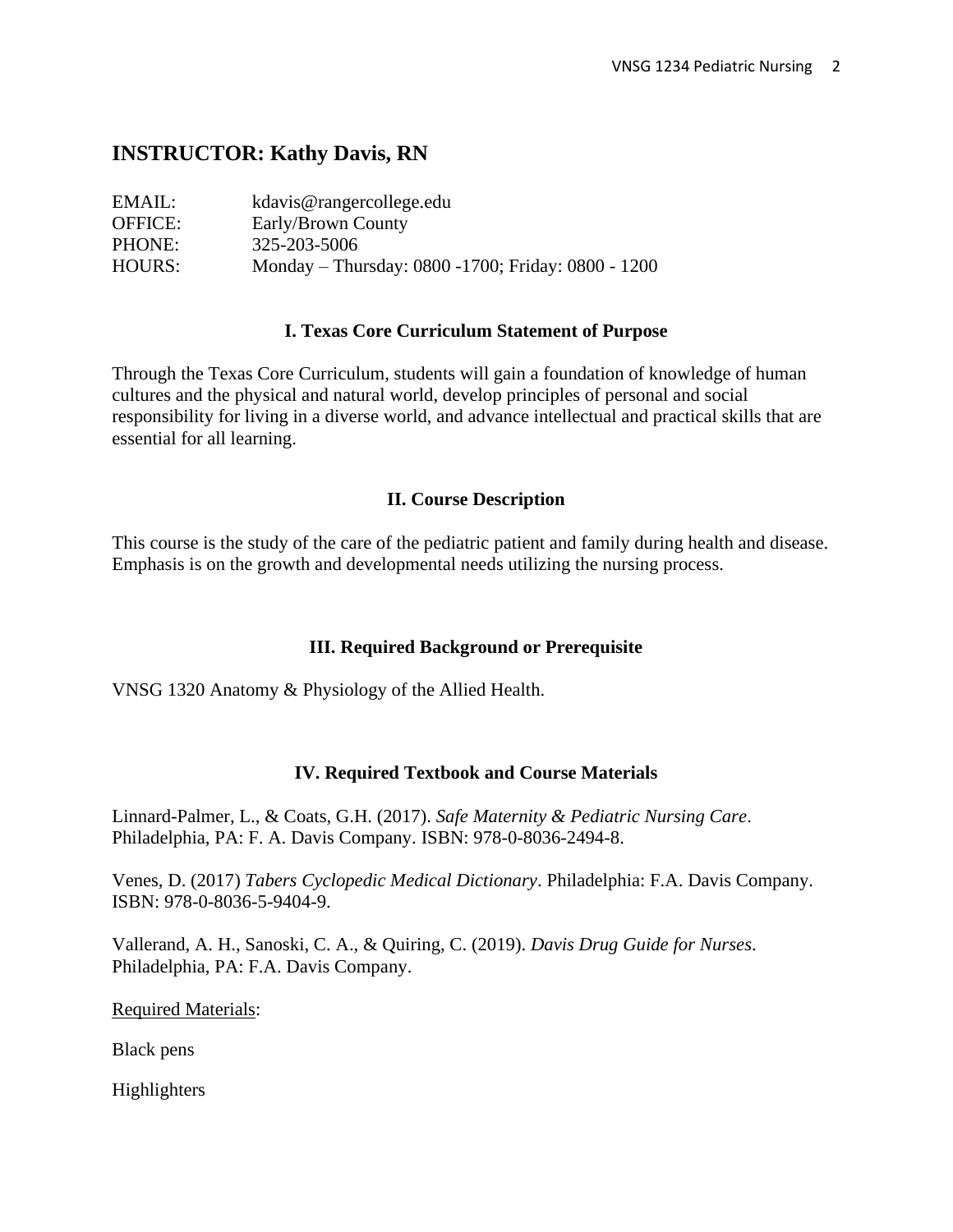## **V. Course Purpose**

A continuation of instruction for student vocational nurses on becoming:

- A member of the nursing profession;
- A provider of patient centered care;
- A patient safety advocate;
- A member of the healthcare team:
- A user of the nursing process in the care of patients experiencing medical/surgical conditions.

# **VI. Learning Outcomes**

- Describe the growth and development within the eight stages of childhood including the newborn, young infant, older infant, toddler, preschooler, early school-aged child later school-aged child and the adolescent.
- Health promotion of the Infant through Adolescent with complex illnesses and disorders.
- Describe the unique needs of a pediatric patient across childhood while hospitalized for a variety of acute and chronic conditions.
- State measures to administer medications safely to children who are hospitalized.
- Describe safety concerns when an acutely ill child that is hospitalized and safety measures and precautions required for the nurse to perform.
- Describe and be able to perform a comprehensive assessment of an acutely ill child who is hospitalized.
- Describe and apply principles of family-centered care to families receiving care in a hospital or home setting.
- Describe and identify a variety of complex acute and chronic illness that affect pediatric patients.
- Describe and identify evidence-based practices for the care of acute and chronically ill pediatric patients.

## **VII. Core Objectives**

This course meets the following of the six Core Objectives established by Texas:

- **[ X ] Critical Thinking Skills (CT) –** Creative thinking, innovation, inquiry, and analysis evaluation and synthesis of information
- **[ X ] Communication Skills (COM) – E**ffective development, interpretation and expression of ideas through written, oral, and visual communication
- **[ X ] Empirical and Quantitative Skills (EQS)-** The manipulation and analysis of numerical data observable facts resulting in informed conclusions.
- **[ X ] Teamwork (TW) –** The ability to consider different points of view and to work effectively with others to support a shared purpose or goal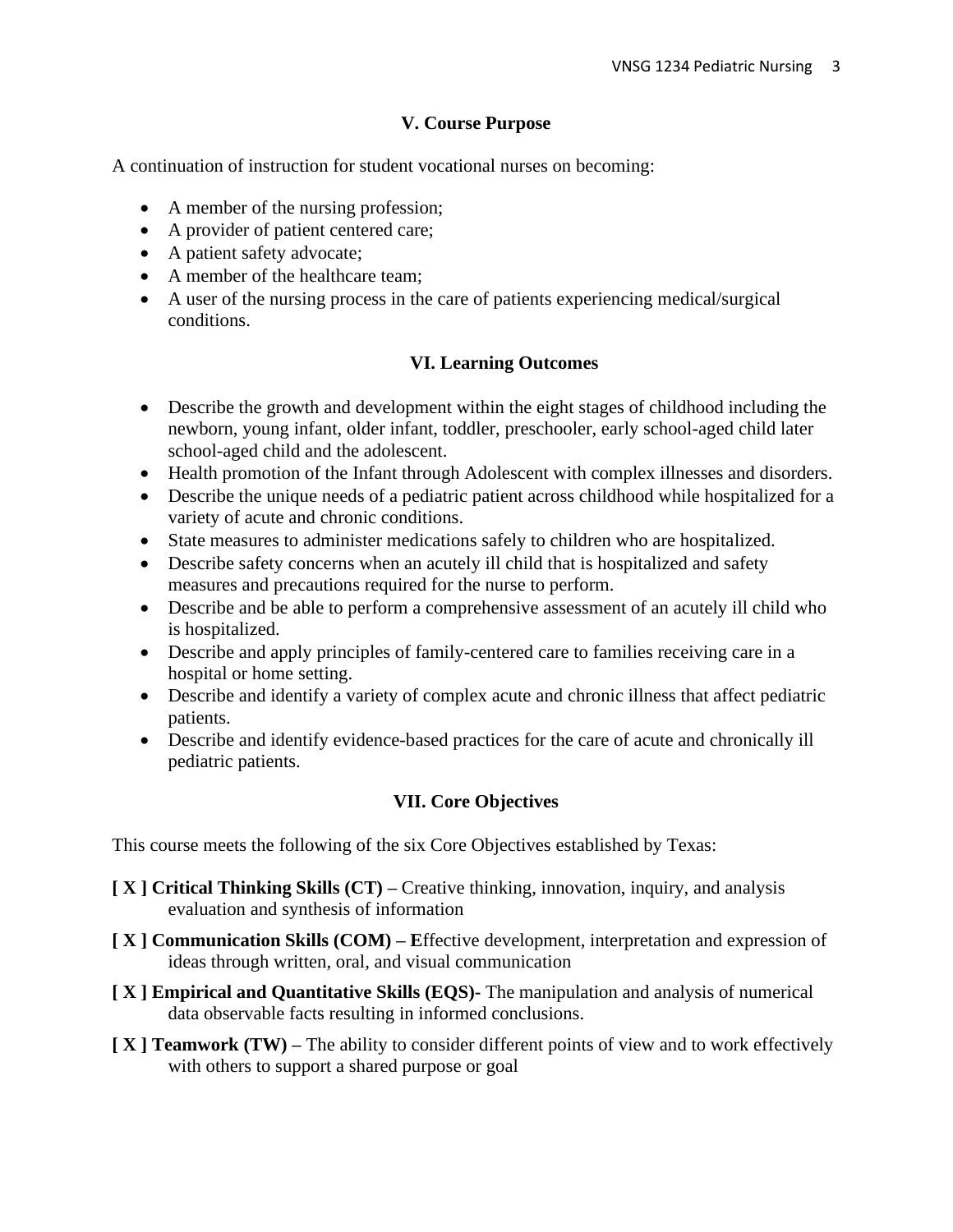.

- **[ X ] Social Responsibility (SR) –** Intercultural competence, knowledge of civic responsibility, and the ability to engage effectively in regional, national, and global communities.
- **[ X ] Personal Responsibility (PR) –** The ability to connect choices, actions, and consequences to ethical decision-making

#### **VIII. Methods of Instruction**

Lectures, Power Point, Class Activities, Labs, and Computer Assisted Instruction (ATI).

#### **IX. Methods of Assessment**

Lesson Exams  $(6) = 75\%$  of total grade ATI Assignments  $(7) = 10\%$  of total grade Final Exam Grade  $= 15%$  of total grade

All lesson exams may include multiple choice, multiple response, fill-in-the blank and/or other types of questions such as hot spot, drop and drag questions.

Grading scale:  $A = 93 - 100\%$  B = 86 - 92 C = 78 - 85 F = Below 77

All students must achieve an average grade of 78 to remain in the LVN program.

#### **X. Course/Classroom Policies**

- Arrive on time!
- Come to class prepared.
- Turn in assignments on time. Assignments will not be accepted after the deadline.
- Be honest, dependable and accountable for your actions.
- Follow the student handbook regarding attendance and conduct.
- No phones and/or smart watches in the classroom unless used in a class activity. Phones/watches must be turned in at the beginning of class and may be picked up during breaks or after class.
- Email will be responded to within 24 48 hours during the week. Emails received on Saturday/Sunday will be responded to on Monday.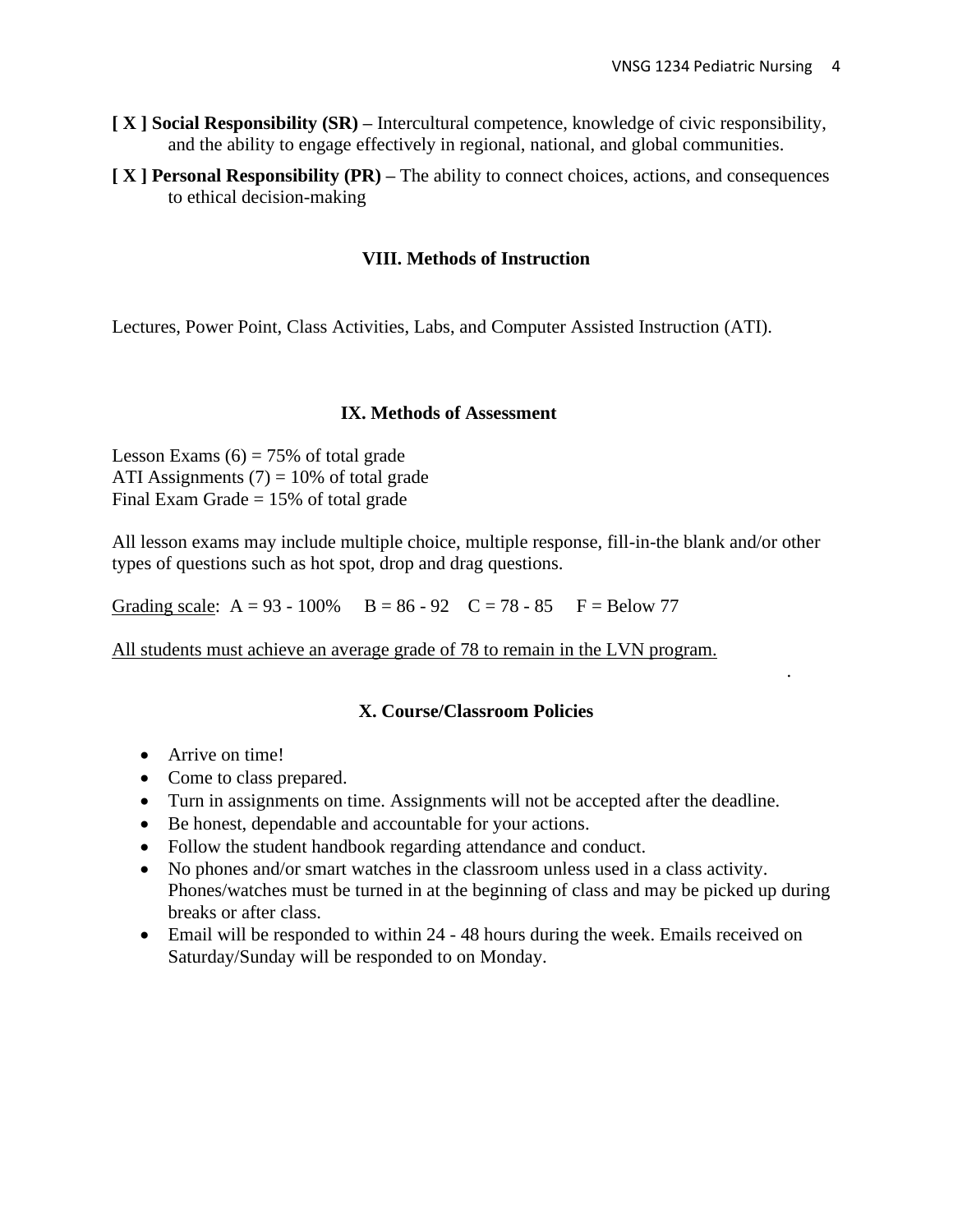|  |  |  | XI. COURSE OUTLINE/SCHEDULE |
|--|--|--|-----------------------------|
|--|--|--|-----------------------------|

| <b>COURSE OUTLINE/ SCHEDULE</b>                                |                                                                                       | <b>ACTIVITY</b>                                                         | <b>ATI</b>                                   | <b>DUE</b>                                                       |                            |
|----------------------------------------------------------------|---------------------------------------------------------------------------------------|-------------------------------------------------------------------------|----------------------------------------------|------------------------------------------------------------------|----------------------------|
| WEEK1<br>$1/21 - 1/24$                                         | Orientation: Syllabus                                                                 | Lecture: Chapter 20<br>Introduction to Pediatric Nursing                |                                              |                                                                  | <b>DATE</b>                |
| WEEK <sub>2</sub><br>$1/27 - 1/31$                             | Lecture: Ch. 21<br>Health Promotion of<br>the Infant: Birth to 1<br>YR                | Lecture: Ch. 22<br>Health Promotion of the Toddler                      |                                              | Learn: Skills Module<br><b>Physical Assessment</b><br>of a Child | $1/31$ $\odot$<br>11:30 PM |
| WEEK <sub>3</sub><br>$2/3 - 2/7$                               | Lecture: Ch. 23<br>Health Promotion of<br>the Preschooler                             | Lecture: Ch. 24<br>Health Promotion of the School-Aged Child            |                                              |                                                                  |                            |
| WEEK4<br>$2/10 - 2/14$                                         | Lecture: Ch. 25<br>Health Promotion of<br>the Adolescent                              | <b>Review</b><br>Ch. 20 -25                                             |                                              | Real Life RN:<br>Children 3.0<br>Well Child                      | $2/14$ @<br>11:30 PM       |
| WEEK <sub>5</sub><br>$2/17 - 2/21$                             | Exam #1: Ch. 20 -<br>25<br>Lecture: Ch. 26<br>The Hospitalized<br>Child               | Lecture: Ch. 27<br>Acutely Ill Children and Their Needs                 |                                              |                                                                  |                            |
| WEEK 6<br>$2/24 - 2/28$                                        | Lecture: Ch. 28<br>The Abused Child                                                   | <b>Review</b><br>Ch. 26 - 28                                            | Case Study<br>Jason                          | <b>Nursing Care of</b><br><b>Children</b><br>Exam A              |                            |
| WEEK7<br>$3/2 - 3/6$                                           | Exam #2: Ch.26 -28<br>Lecture: 29<br>Child with<br>Neurological<br>Conditions         | Lecture 30<br>Child with Sensory Impairments                            | Case Study<br>Eric, Nisha, Ryan              |                                                                  |                            |
| WEEK <sub>8</sub><br>$3/9 - 3/13$                              | <b>Spring Break</b>                                                                   |                                                                         |                                              |                                                                  |                            |
| WEEK 9<br>$3/16 - 3/20$                                        | Exam #3: Ch. 29 -<br>30<br>Lecture: 32<br>Child with<br>Respiratory<br>Condition      | Lecture: Ch. 33<br>Child with Cardiac Conditions                        | Case Study<br>Cara                           | Real Life RN:<br>Children 3.0<br><b>Cystic Fibrosis</b>          | $3/20$ @<br>11:30 PM       |
| <b>WEEK</b><br>10<br>$3/23 - 3/27$                             | Lecture: Ch. 34<br>Child with a<br>Metabolic Disorder                                 | <b>Review</b><br>Ch. 32 - 34                                            |                                              | Real Life RN:<br>Children 3.0<br>Type 1 - DM                     | $3/27$ @<br>11:30 PM       |
| <b>WEEK</b><br>11<br>$3/30 - 4/3$                              | Exam #4: Ch. 32-34<br>Lecture: Ch. 35<br>Child with<br>Musculoskeletal<br>Conditions  | Lecture: Ch. 36<br>Child with Gastrointestinal Conditions               | Case Study<br>Kimberli                       | Real Life RN:<br>Children 3.0<br>GI/Dehydration                  | $4/30$ @<br>11:30 PM       |
| <b>WEEK</b><br>12<br>$4/6 - 4/9$                               | Lecture: Ch. 37<br>Child with<br>Genitourinary<br>Conditions                          | Lecture: Ch. 38<br>Child with a Skin Condition                          | Case Study<br>Julie                          |                                                                  |                            |
| <b>WEEK</b><br>13<br>$4/13 - 4/17$                             | Exam #5: Ch. 35 -<br>38<br>Lecture: Ch. 39<br>Child with a<br>Communicable<br>Disease | Lecture: Ch. 40<br>Child with Oncological or Hematological<br>Condition | Case Study<br>Jerome<br>Chad<br>Sarah & Mary |                                                                  |                            |
| <b>WEEK</b><br>14<br>$4/20 - 4/24$                             | <b>Review:</b><br>Ch. 39 - 40                                                         | Exam $#6$<br>Ch. 39 - 40                                                |                                              | <b>Nursing Care of</b><br><b>Children</b><br>Exam B              |                            |
| WEEK<br>15<br>$4/27 - 5/1$<br><b>WEEK</b><br>16<br>$5/4 - 5/8$ | <b>Final Review</b><br><b>Comprehensive Final</b>                                     |                                                                         | ** SCHEDULE SUBJECT TO<br>CHANGE**           |                                                                  |                            |

\*\*\*Must be present for all tests. Automatic 10-point deduction for any absences.\*\*\*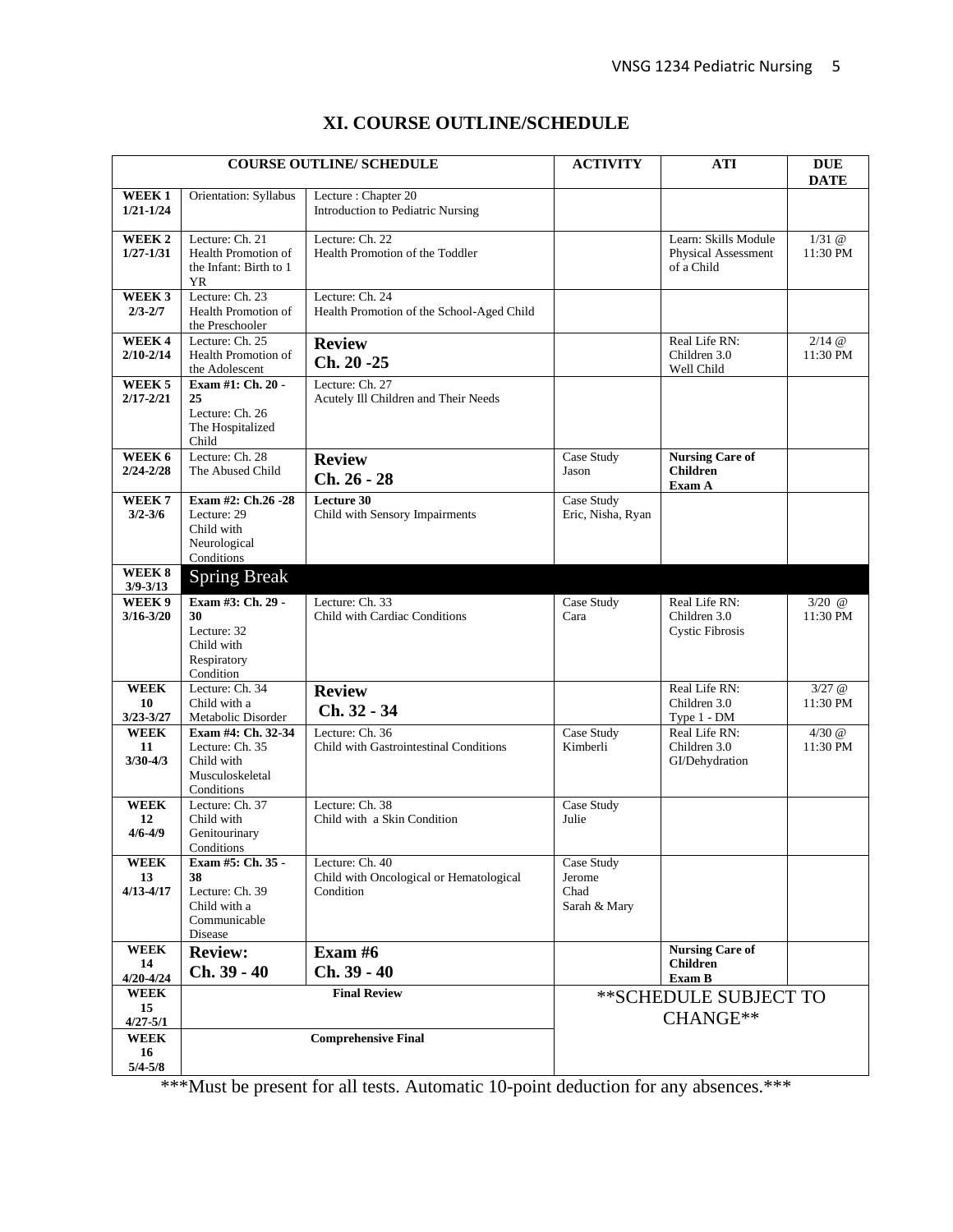### **XII. Non-Discrimination Statement**

Admissions, employment, and program policies of Ranger College are nondiscriminatory in regard to race, creed, color, sex, age, disability, and national origin.

## **XIII. ADA Statement**

Ranger College provides a variety of services for students with learning and/or physical disabilities. Students are responsible for making initial contact with the Ranger College Counselor, Gabe Lewis (glewis@rangercollege.edu). It is advisable to make this contact before or immediately after the semester begins.